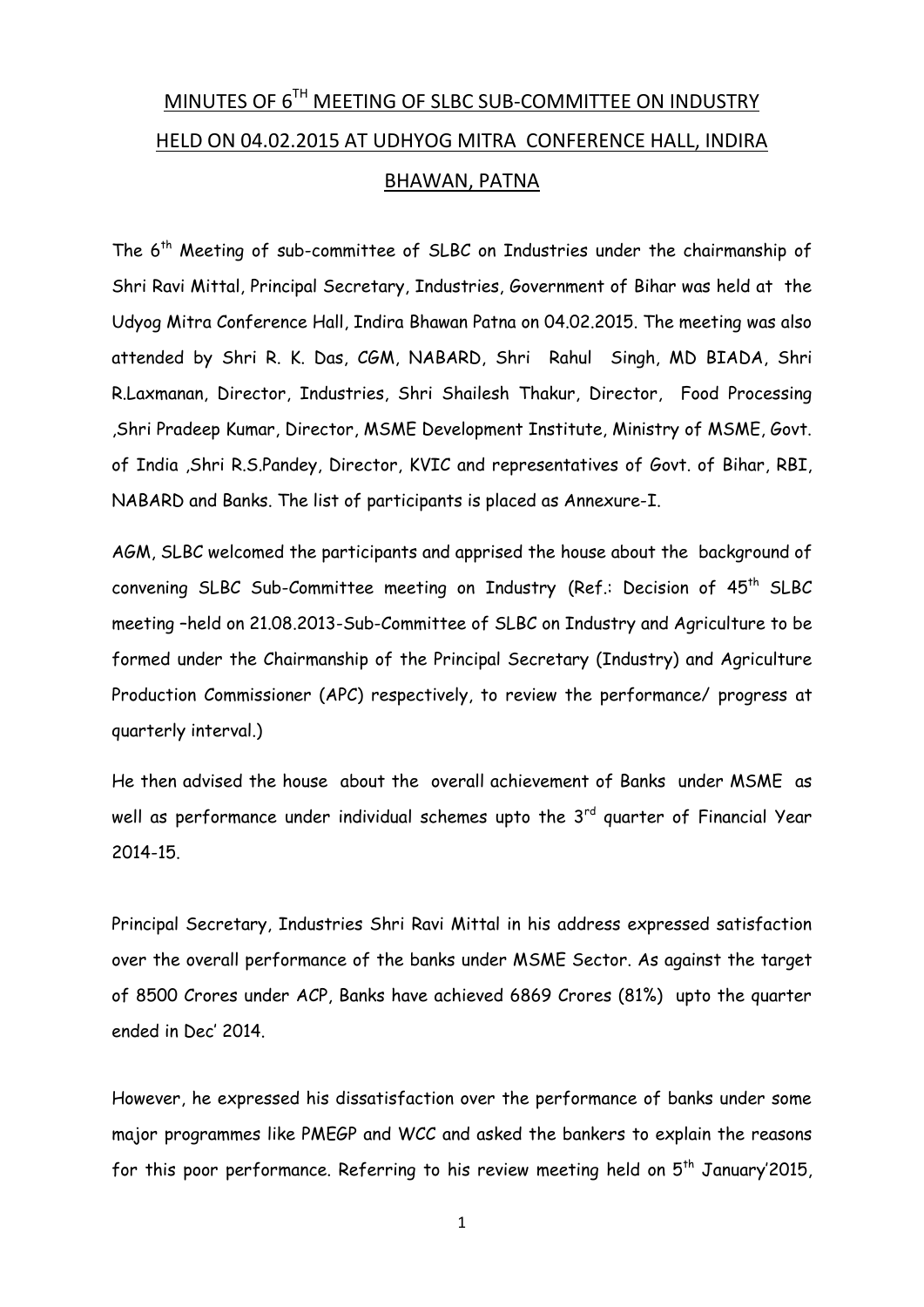where the bankers were told to improve lending under PMEGP; Mr. Mittal said that things are not improving even after commitment and assurances of banks. He asked the Bankers to expedite things and show a minnimum disbursement of 50% of the PMEGP target before SLBC meeting to be held on 14<sup>th</sup> February'2015. Mr. Mittal especially mentioned the poor no. of SBI disbursement under PMEGP and expressed his hope that the leading Bank in the state will lead in this area as well.

Representative of Punjab National Banks stated that Subsidy Consumption figure is low but sanction & disbursement figures of PMEGP have improved substantially after December. The Representative of Allahabad Bank said that the two main reasons for rejection of PMEGP application by Banks are; application pertaining to other service area and applicants being defaulter of other Banks. Mr. Mittal responded by saying that generalised statements should not be given and specific data should be brought by Banks. Mr. Mittal also advised the banks that if sanction and disbursement under the scheme will not improve, the issue would be raised in the SLBC meeting and may even be taken up with the Corporate offices of the banks.

The MD BIADA said that the applications should be disposed off in chronological order of receipt, and should not be kept pending for the year end as the sanctions at the close of fiscal are done in haste that leads to many complications.

The Director, Industries raised the issue of applications being rejected by the banks, when their own representatives are part of the Task Force Committee (TFC) for selection of PMEGP application.

Shri Das, CGM, NABARD said that issues like viability and service area should be discussed in the TFC meeting, itself.

#### 2.WEAVERS CREDIT CARD:

Performance of Banks so far under the scheme is poor as reported achievement is only 25% of the target.

AGM, SLBC stated that banks had to organise camps at Bhagalpur & Gaya for generating applications under the scheme as decided in the previous meeting, but it did not happen. Since the target is small, it can still be achieved if application is generated in camp mode.

2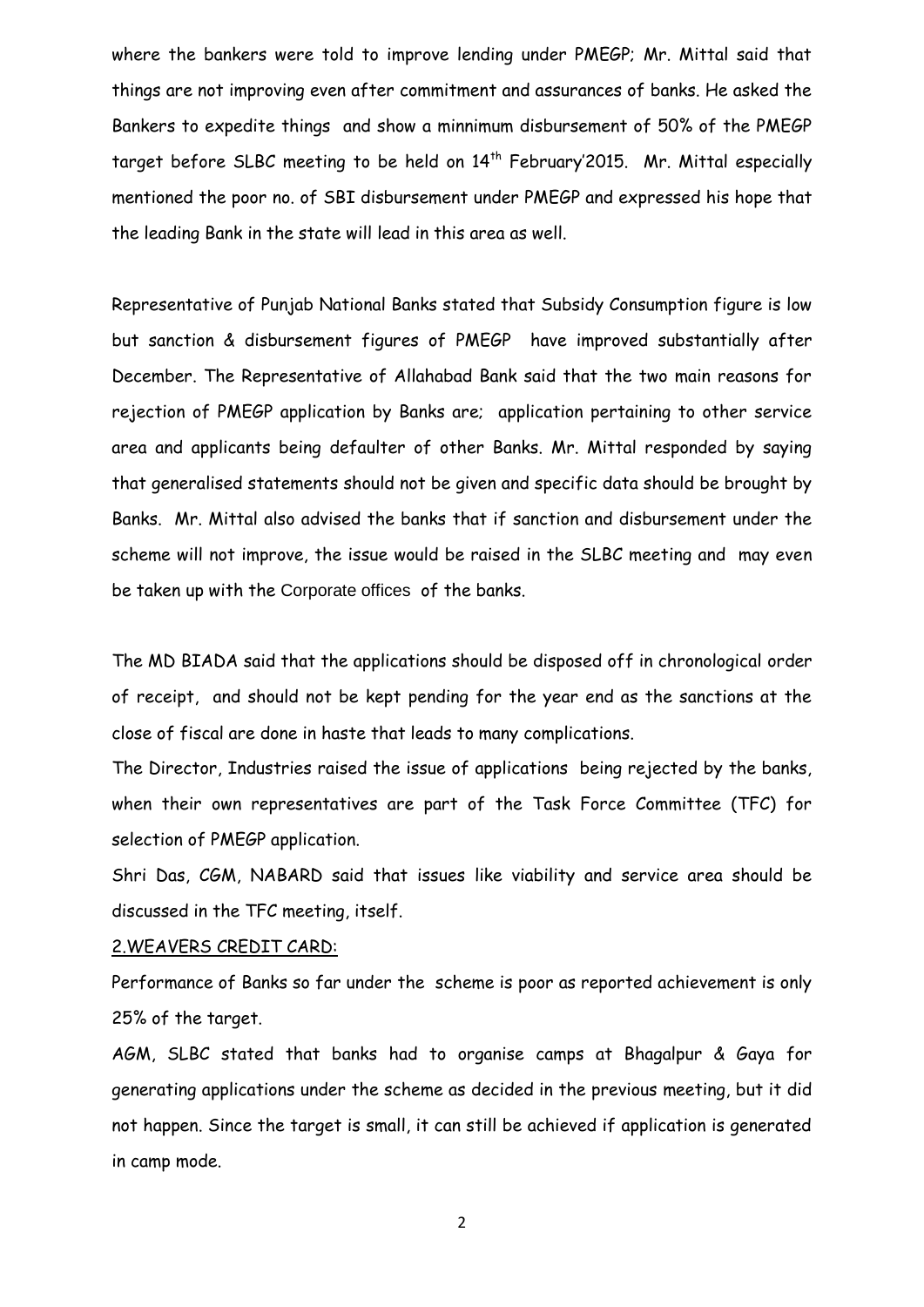#### 3. FOOD PROCESSING:

Banks have sanctioned Rs. 488  $Crs$  to 1201 food processing units upto the  $3<sup>rd</sup>$  quarter of FY 2014-15. The Principal Secretary asked the Banks to focus on this area as it has a huge potential in the state.

### MISCELLANEOUS:

The Principal Secretary, Industry advised the house that the department has formulated scheme for setting up Private Industrial Area (PIA) with the aim of accelerating industrial development of the state and sought help of banks for extending credit to the entrepreneurs.

He briefly outlined the highlights of the scheme. Under the scheme individual wishing to set up PIA should have minimum 25 acres of land and they will have to constitute a Special Purpose Vehicle (SPV) registered under the Company/Society Act and transfer the land to the SPV. SPV will develop infrastructure in the area for use of industrial units and allot the same to manufacturing industries and the industries earmarked by the state government as thrust area.

The units, set up in the Private Industrial Area, shall be entitled to the benefits and incentives as prescribed under Bihar Industrial Incentive Policy, 2011. The State Government will grant incentive @ 30% of project cost for infrastructure development within the Private Industrial Area. Amount of incentive will be disbursed by the State Government in 4 instalments on the basis of matching contribution by the SPV and maximum limit of incentive to be granted will be Rs.50 (Fifty) crores.

The meeting ended with a vote of thanks to the chair.

-----------------xxxxx----------------------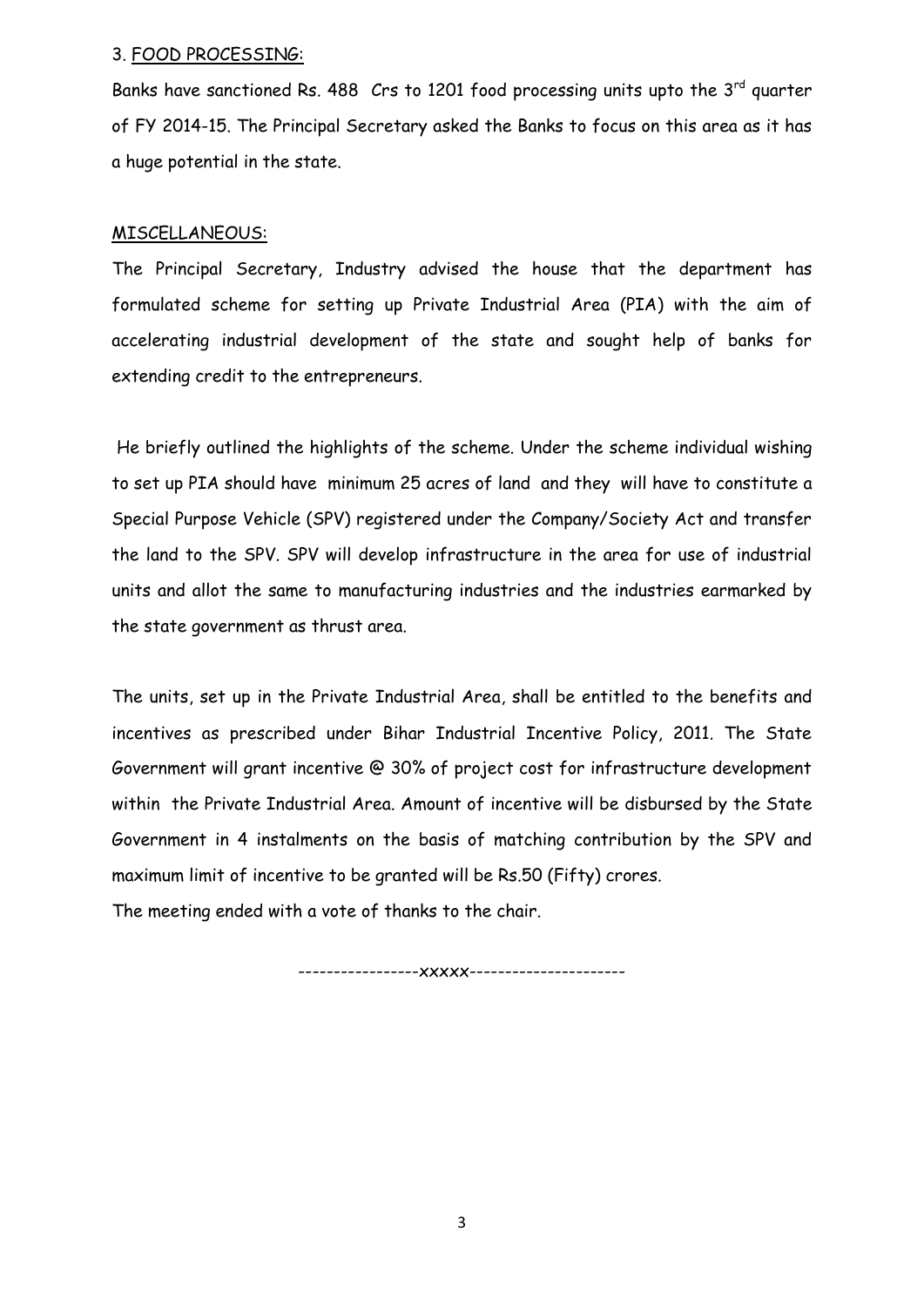## ACTION POINTS OF THE 6<sup>th</sup> MEETING OF SLBC SUB-COMMITTEE ON INDUSTRIES HELD ON 04.02.2015 AT UDHYOG MITRA CONFERENCE HALL, INDIRA BHAWAN, PATNA

1. Bankers to expedite disposal of PMEGP applications with minnimum disbursement of 50% of the PMEGP target before SLBC meeting to be held on 14<sup>th</sup> February'2015. (Action: All Banks)

2. The applications should be disposed off in chronological order of receipt and should not be kept pending for the year- end.

(Action: All Banks)

3. Banks to organise camps at Bhagalpur & Gaya for generating applications under the scheme as decided in the previous meeting.

(Action: Lead Ban k of the district)

-----------------\*----------------------